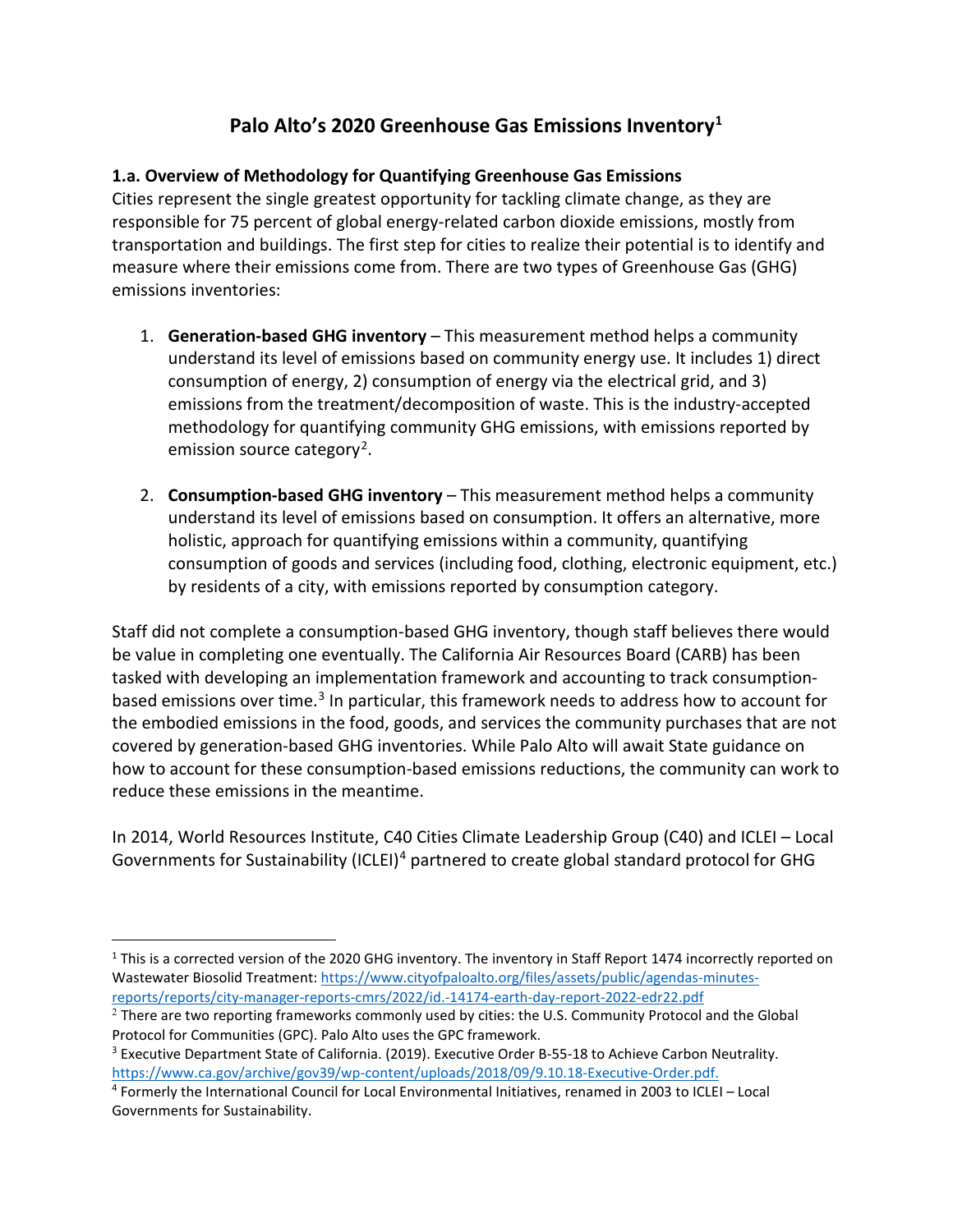inventories. The official GHG Protocol standard for Cities,<sup>[5](#page-1-0)</sup> also known as GPC, provides a robust framework for accounting and reporting city-wide GHG emissions. AECOM utilized this framework when developing our 2020 GHG inventory. It seeks to:

- Help cities develop a comprehensive and robust GHG inventory to support climate action planning
- Help cities establish a base year emissions inventory, set reduction targets, and track their performance
- Ensure consistent and transparent measurement and reporting of GHG emissions between cities, following internationally recognized GHG accounting and reporting principles
- Enable city inventories to be aggregated at subnational and national levels
- Demonstrate the important role that cities play in tackling climate change, and facilitate insight through benchmarking – and aggregation – of comparable data

Palo Alto's first generation-based inventory was completed for 2005 and then extrapolated for 1990 (the baseline year). Beginning in 2010, new community GHG inventories were completed annually, enabling Palo Alto to track progress over time.

The 2020 Palo Alto GHG inventory uses the approach and methods provided by the GPC and was completed by AECOM. Inventory calculations were performed using the ClearPath<sup>[6](#page-1-1)</sup> tool. The City's GHG inventory conforms to the GPC Basic protocol.

The GPC Basic protocol describes three emissions scopes for community emissions:

- **Scope 1:** GHG emissions from sources located within the city boundary, such as stationary fuel consumption.
- **Scope 2:** GHG emissions occurring because of the use of grid-supplied electricity, heat, steam, and/or cooling within the city boundary
- **Scope 3:** All other GHG emissions that occur outside the city boundary as a result of activities taking place within the city boundary

This inventory follows the city-inducted framework in the GPC, which totals GHG emissions attributable to activities taking place within the geographic boundary of the city<sup>[7](#page-1-2)</sup>. Under the BASIC reporting level as defined by GPC, the inventory requirements cover scope 1 and scope 2 emissions from stationary energy and transportation, as well as all emissions resulting from waste generating within the city boundary.

<span id="page-1-0"></span><sup>&</sup>lt;sup>5</sup> The GPC is the official protocol specified by the Global Covenant of Mayors and defines what emissions must be reported and how.

<span id="page-1-1"></span><sup>6</sup> <https://icleiusa.org/clearpath/>

<span id="page-1-2"></span><sup>7</sup> [https://ghgprotocol.org/sites/default/files/standards/GHGP\\_GPC\\_0.pdf](https://ghgprotocol.org/sites/default/files/standards/GHGP_GPC_0.pdf)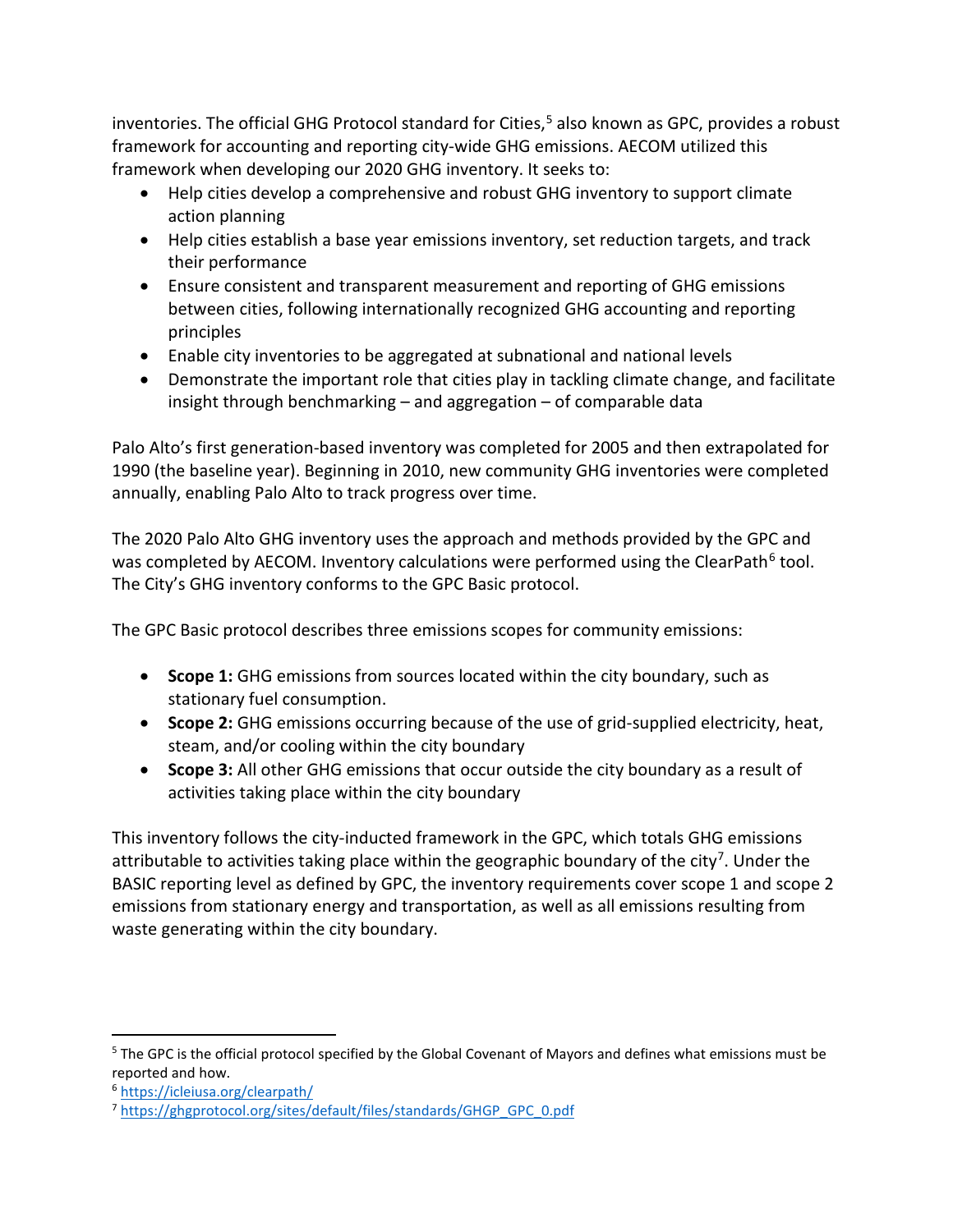#### **1.b. Palo Alto's 2020 GHG Emissions**

We recognize that these are unprecedented times created by the coronavirus pandemic. COVID-19 has brought disruption to cities and communities across the globe. On March 16, 2020, six Bay Area Counties - including Santa Clara – issued coordinated shelter-in place orders that were not phased out until more than two months later. The shelter-in place order, as well as changes in how and where people worked, greatly impacted energy use, vehicle miles traveled, and carbon dioxide emissions. The 2020 inventory includes these pandemic impacts, resulting in emissions reductions that may be temporary.

In 2020, Palo Alto emitted an estimated 385,320 metric tons (MT) of carbon dioxide equivalent (CO2e) from the residential, commercial, industrial, transportation, waste, water, and municipal sectors.[8](#page-2-1) In comparison to the 1990 base year, that is a 50.6 percent decrease in total community emissions, despite a population increase of 21.8 percent during that same time period. This equates to 5.7 metric tons of carbon dioxide equivalent (MT CO2e) per Palo Alto resident in 2020 compared to 14 MT CO2e per Palo Alto resident in 1990. The California Air Resources Board's 2017 Scoping Plan Update recommends local government goals of 6 MT C02e per capita by 2030.

Of that 50.6 percent reduction to-date, 47.1 percent came from achieving carbon neutrality for the City's electricity portfolio, 23.6 percent from declines in transportation emissions, 15.1 percent from reduction in natural gas consumption, 12.3 percent from declines in solid waste emissions, and the remaining reductions from other sources. In comparison to 2019, that is a 20.1 percent decrease in total community emissions. Without the effects of the pandemic, emissions reductions would be closer to 41.9 percent and 6.7 MT CO2e per resident.

Of the remaining emissions sources as of 2020, roughly 56.4 percent are from on-road transportation, 34.9 percent are from natural gas use, and the remainder are from other sources. A comparison of 1990, 2019, and 2020 GHG emissions is shown in [Figure 1](#page-2-0) and [Table 1.](#page-3-0) The full comparison between the inventories can be found in Attachment A: 1990 vs. 2020 Greenhouse Gas Emissions by Sector and Subsector. Additional existing emissions sources that were missing from the 1990 GHG inventory were included in the 2020 GHG inventory to comply with the GPC Basic protocol (Airport Emissions, Off-road Vehicles, Caltrain Commuter Rail, Composting, and Palo Alto Landfill Gas Flaring). As shown in Attachment A, a total of 23,183 MT CO2e was added from GHG emissions sources that were not included previously, accounting for 6.5 percent of total emissions.

<span id="page-2-1"></span><span id="page-2-0"></span> $8$  Carbon dioxide equivalent is a unit of measure that normalizes the varying climate warming potencies of all six GHG emissions, which are carbon dioxide (CO<sub>2</sub>), methane (CH<sub>4</sub>), nitrous oxide (N<sub>2</sub>O), hydrofluorocarbons (HFCs), perfluorocarbons (PFCs), and sulfur hexafluoride (SF<sub>6</sub>). For example, one metric ton of nitrous oxide is 210 metric tons of CO<sub>2</sub>e.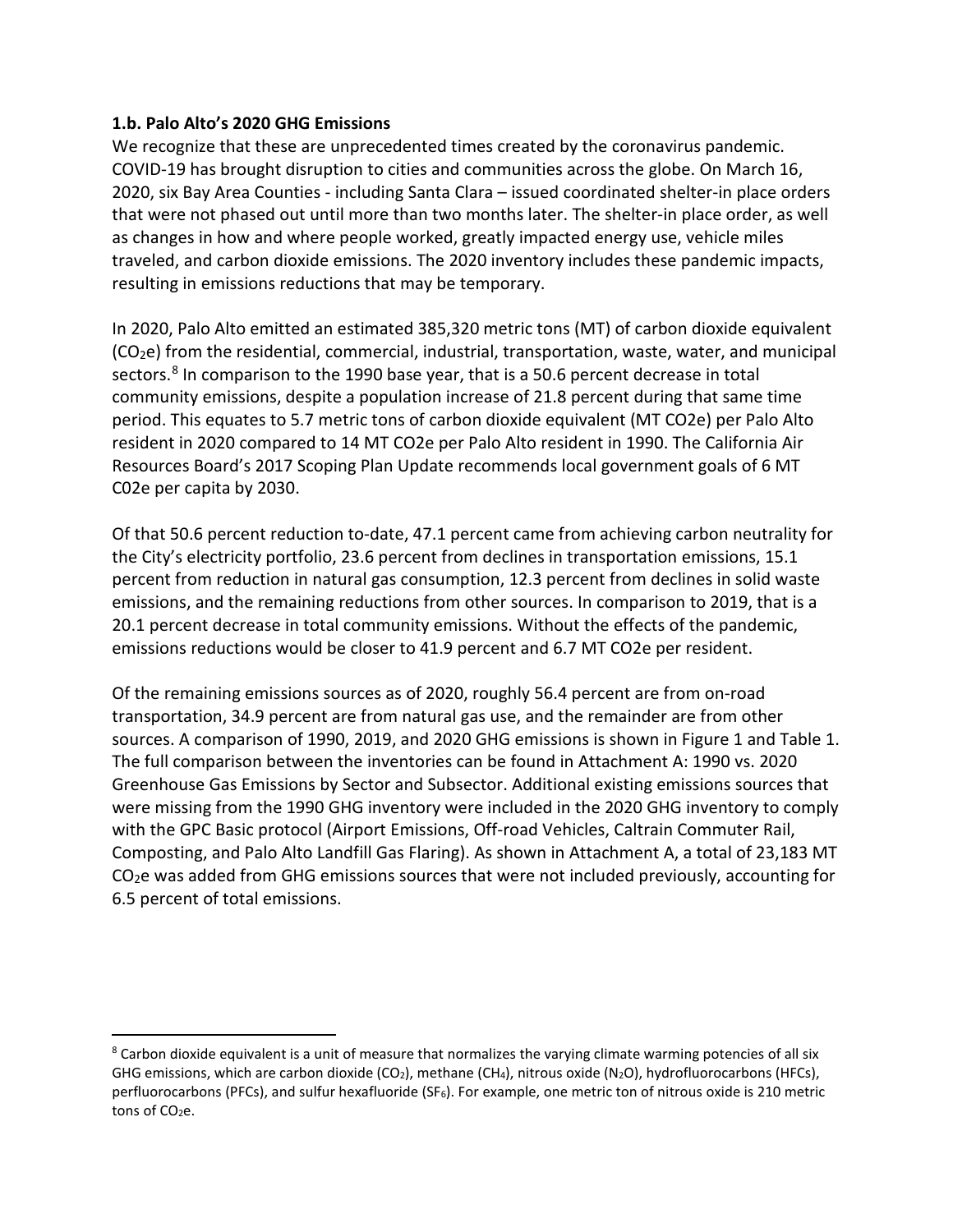

#### **Figure 1: 1990 vs 2020 GHG Emissions by Sector**

#### **Table 1: 1990 vs 2020 GHG Emissions by Sector**

<span id="page-3-0"></span>

| <b>Sector</b>                            | <b>1990 GHG</b><br>emissions<br>(MT CO <sub>2</sub> e) | <b>2019 GHG</b><br>emissions<br>(MT CO <sub>2</sub> e) | <b>2020 GHG</b><br>emissions<br>(MT CO <sub>2</sub> e) | <b>Percent</b><br><b>Change in</b><br>2020<br>from 1990 |
|------------------------------------------|--------------------------------------------------------|--------------------------------------------------------|--------------------------------------------------------|---------------------------------------------------------|
| <b>On-Road Transportation</b>            | 331,840                                                | 293,413                                                | 217,279                                                | $-34.5%$                                                |
| <b>Additional Transportation Sources</b> |                                                        | 21,668                                                 | 21,244                                                 | n/a                                                     |
| <b>Natural Gas Use</b>                   | 194,000                                                | 153,509                                                | 134,365                                                | $-30.7%$                                                |
| <b>Natural Gas Fugitive Emissions</b>    | 4,718                                                  | 5,009                                                  | 4,384                                                  | $-7.1%$                                                 |
| <b>Wastewater</b>                        | 8,504                                                  | 2,197                                                  | 3,355                                                  | $-83.7%$                                                |
| <b>Solid Waste</b>                       | 55,057                                                 | 6,531                                                  | 6,660                                                  | - 87.9%                                                 |
| <b>Brown Power Supply (Electricity)</b>  | 186,000                                                |                                                        |                                                        | $-100%$                                                 |
| <b>Total GHG Emissions (MT CO2e)</b>     | 780,119                                                | 482,237                                                | 387,287                                                | $-50.6%$                                                |

As shown in [Figure 2,](#page-4-0) the two largest categories of emissions are transportation and mobile sources (including on-road transportation, airport emissions, off-road vehicles, and Caltrain commuter rail) and natural gas use (including residential, commercial, and industrial).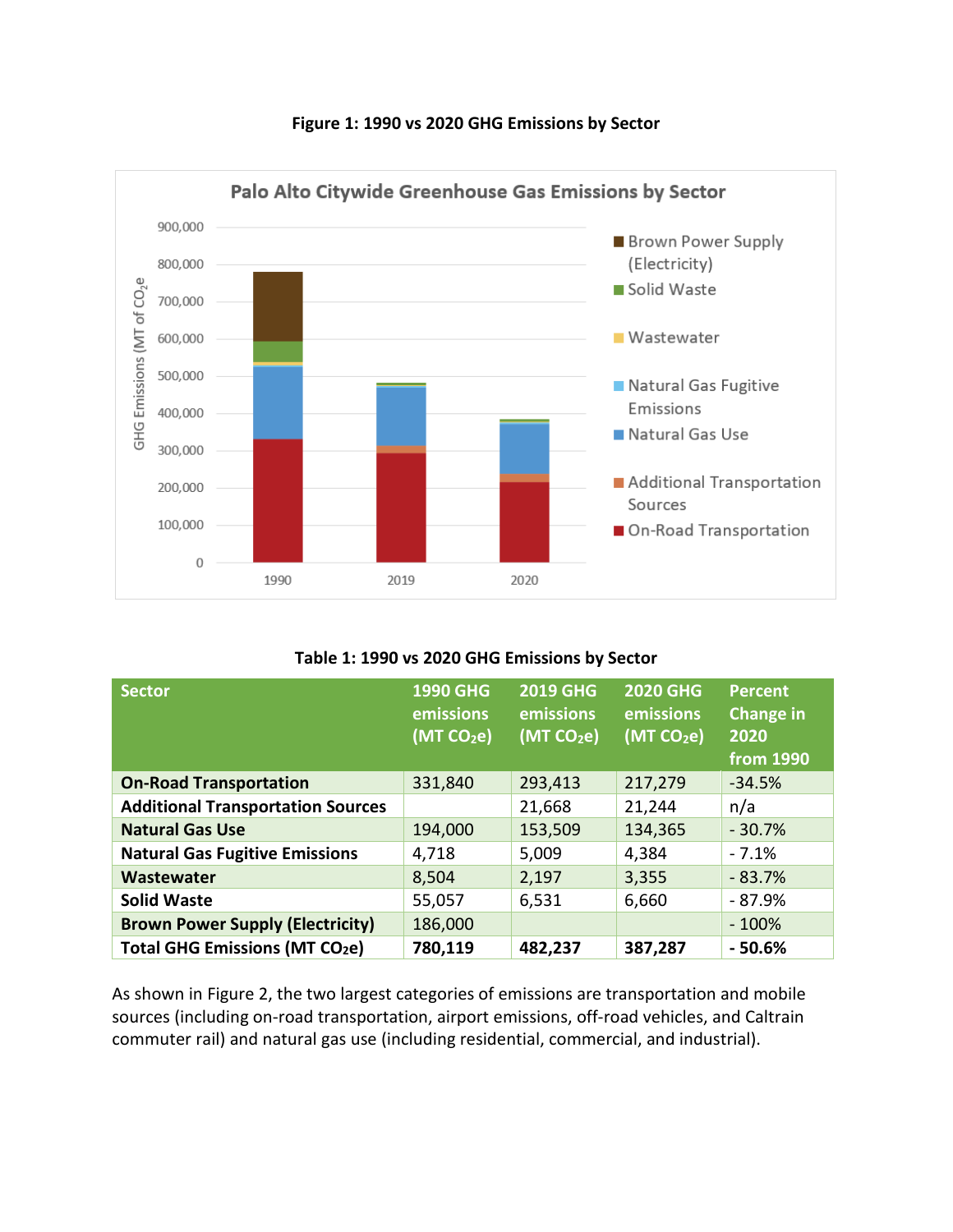<span id="page-4-0"></span>

**Figure 2: 2020 GHG Emissions by Sector**

Transportation and mobile sources include emissions from private, commercial, and fleet vehicles driven within the City's geographical boundaries, as well as the emissions from public transit vehicles and the City-owned fleet. Off-road vehicles include airport ground support, construction and mining, industrial, light commercial, portable equipment, and transportation refrigeration.

Natural gas use includes emissions that result from natural gas consumption in both private and public sector buildings and facilities, and residential, commercial, and industrial sources. Fugitive Emissions related to natural gas consumption are calculated separately and are discussed in Section 1.d. The City's electricity supply has been carbon neutral since 2013, when Council approved a Carbon Neutral Electric Resource Plan, committing Palo Alto to pursuing only carbon-neutral electric resources and effectively eliminating all GHG emissions from the City's electric portfolio.

### **1.c. Transportation and Mobile Sources**

In 2020, transportation and mobile sources accounted for roughly 61.9 percent of total 2020 GHG emissions in Palo Alto. As shown in [Table 2,](#page-5-0) transportation and mobile sources consist of: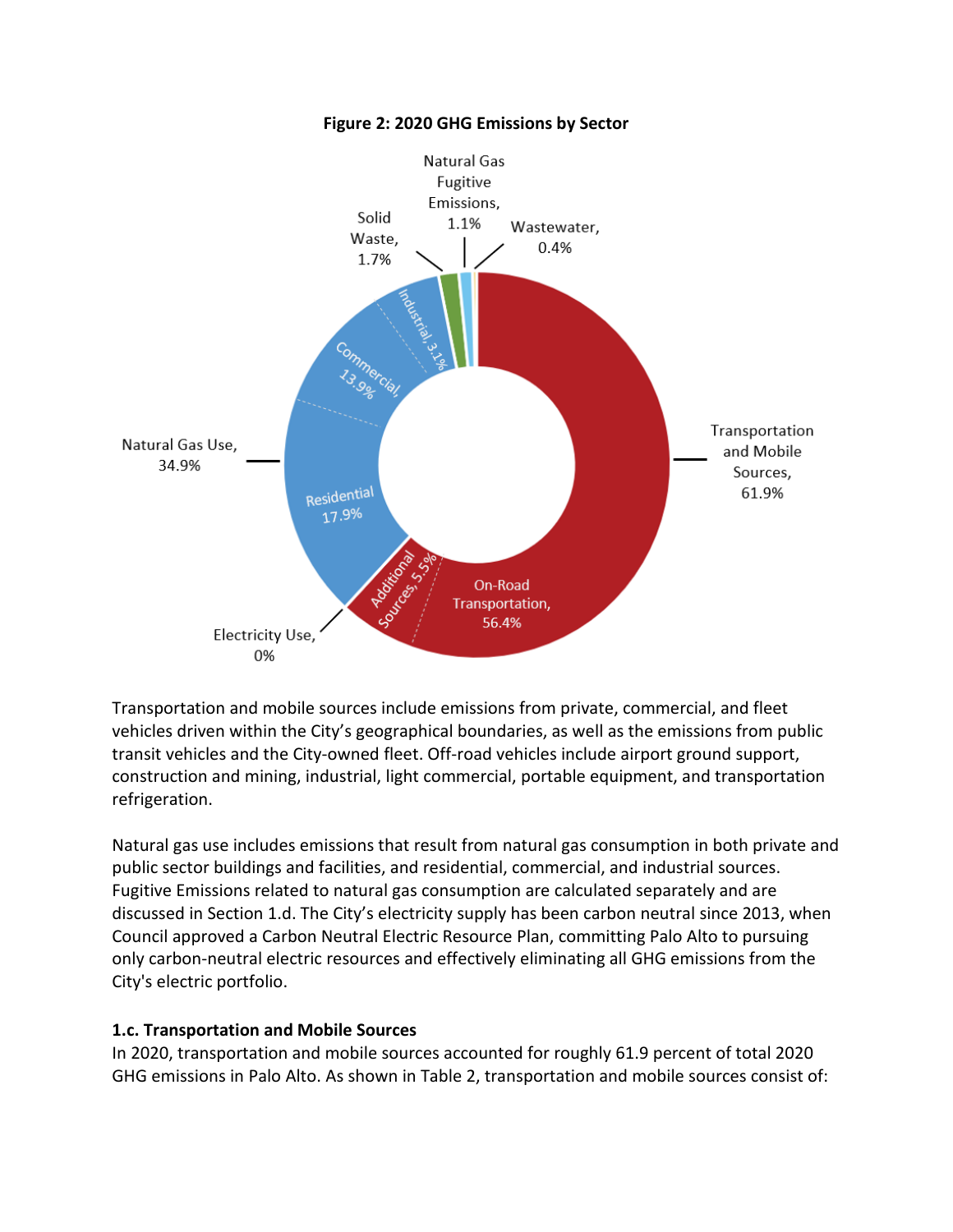- On-Road Transportation This includes all daily vehicular trips made entirely within the Palo Alto city limits, one-half of daily vehicular trips with an origin within Palo Alto city limits and a destination outside of Palo Alto city limits (this assumes that Palo Alto shares half the responsibility for trips traveling from other jurisdictions), and one-half of daily vehicular trips with an origin outside Palo Alto city limits and a destination within Palo Alto city limits (this assumes that Palo Alto shares the responsibility of trips traveling to other jurisdictions). Vehicular trips through Palo Alto are not included because Palo Alto cannot solely implement policies that influence the trip-making behavior. Rather, through trips are assigned to other jurisdictions that can influence either the origin or destination side of the trip-making behavior.
- Airport Emissions This includes emissions from take-offs and landings from trips that start and end at Palo Alto Airport. This includes emergency services helicopters, sightseeing helicopters, and training flights. Flights that take-off from Palo Alto Airport but land elsewhere, and flights that land in Palo Alto Airport but take-off from elsewhere are not included per GPC Basic.
- Off-road Vehicles This includes airport ground support (based on take-offs and landings), construction and mining, industrial (based on employment data), light commercial (based on employment data), portable equipment (e.g. back-pack leaf blower, based on service population), and transportation refrigeration units (based on service population).

<span id="page-5-0"></span>

| <b>Subsector</b>                                           | <b>2019 GHG</b><br>emissions<br>(MT CO <sub>2</sub> e) | <b>2020 GHG</b><br>emissions<br>(MTCO <sub>2</sub> e) | <b>Percent of</b><br><b>Total 2020</b><br><b>Emissions (%)</b> |
|------------------------------------------------------------|--------------------------------------------------------|-------------------------------------------------------|----------------------------------------------------------------|
| <b>On-Road Transportation</b>                              | 293,413                                                | 217,279                                               | 56.4%                                                          |
| <b>Airport Emissions</b>                                   | 2,192                                                  | 1,664                                                 | 0.4%                                                           |
| <b>Off-road Vehicles</b>                                   | 14,634                                                 | 15,029                                                | 3.9%                                                           |
| <b>Caltrain Commuter Rail</b>                              | 4,842                                                  | 4,552                                                 | 1.2%                                                           |
| <b>Total Transportation &amp; Mobile</b><br><b>Sources</b> | 315,081                                                | 238,523                                               | 61.9%                                                          |
|                                                            |                                                        |                                                       |                                                                |

• Caltrain Commuter Rail – This includes emissions from Caltrain travel within Palo Alto.

**Table 2: 2020 Transportation and Mobile Sources**

**Sources** Estimating vehicles miles traveled (VMT) is a complicated process and is one of the few emissions sources that the City does not estimate annually. Forecasts of on-road transportation emissions are typically based on outputs from a travel forecasting model, other accounting-type method (sketch models), or Big Data (vehicle navigation data from built-in GPS and locationbased services data from cell-phones). Previously, Fehr & Peers provided VMT estimates for 2019, 2030, and 2040. Per the current Santa Clara Valley Transportation Authority (VTA) transportation model, in 2019 Palo Alto's annual VMT was roughly 952,584,400. However, the model that Fehr & Peers used to provide VMT estimates was based on pre-pandemic travel patterns. The temporary Shelter-in Place order, combined with more people working from

home, resulted in a decrease in VMT throughout the Bay Area. Comparing California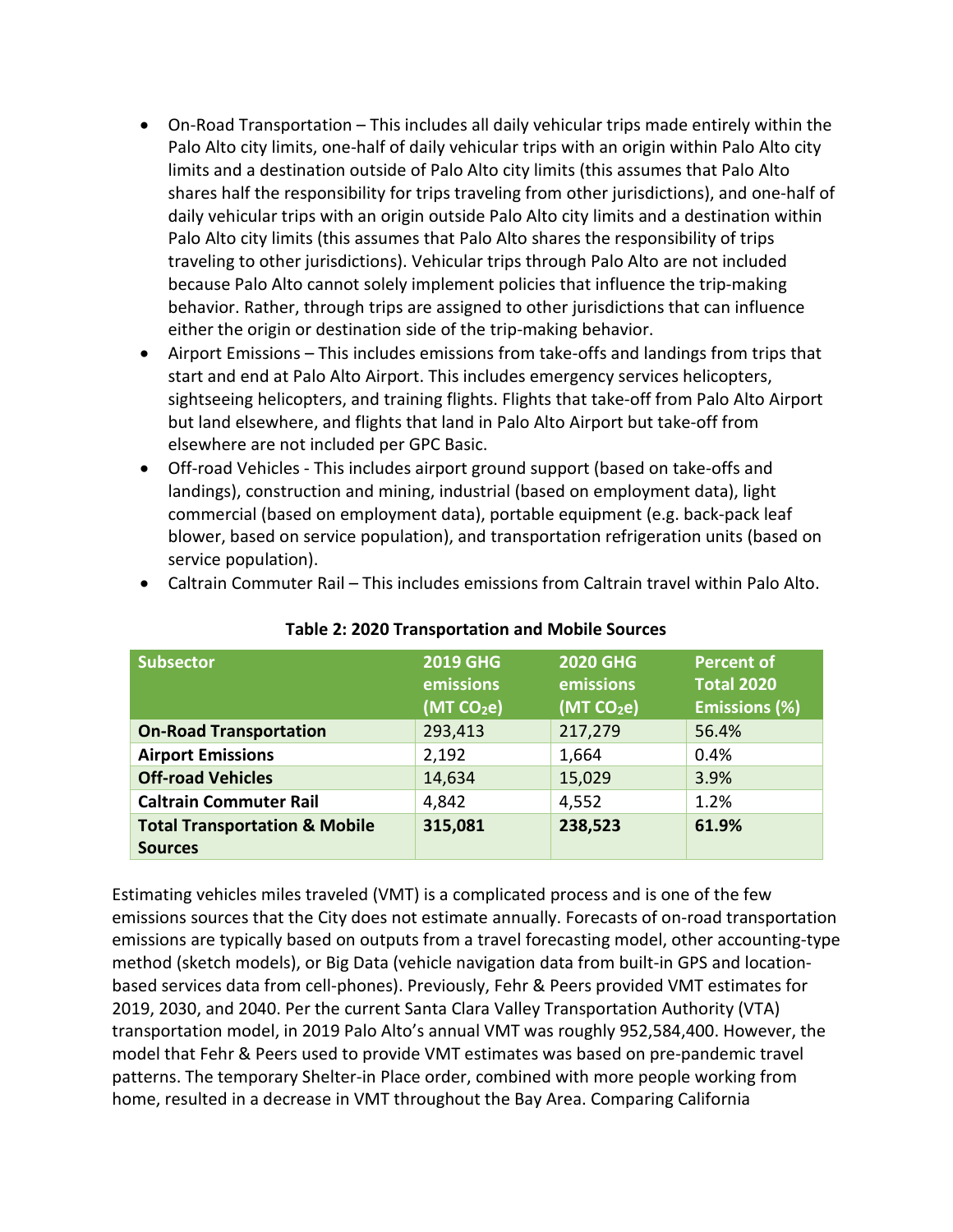Department of Transportation traffic count data<sup>[9](#page-6-0)</sup> during the same two-week period starting the Tuesday after Thanksgiving, the data shows that in Santa Clara County, VMT dropped 23.4 percent in 2020 compared to 2019. While the traffic count data is for all of Santa Clara County and not exclusive to Palo Alto, the 23.4 percent reduction in VMT was used to estimate Palo Alto's 2020 annual VMT. The VTA model used to calculate Palo Alto's 2019 annual VMT is only updated every few years, so until the model is updated to better reflect changes in VMT due to the pandemic, we are limited in our options for modeling our VMT annually.

If we include the effects of the pandemic on VMT, on-road transportation accounts for approximately 56.4 percent of Palo Alto's total emissions, with a 25.9 percent decrease from 2019 and a 34.5 percent decrease from 1990. However, these reductions are largely because of the pandemic and may be temporary. If we don't adjust Palo Alto's annual VMT to better reflect the effects of the pandemic on transportation, then on-road transportation would account for approximately 62.9 percent of Palo Alto's total emissions, with a 2.9 percent decrease from 2019 and a 14.1 percent decrease from 1990.

Off-road transportation accounts for approximately 3.9 percent of Palo Alto's total emissions, with a 2.7 percent increase from 2019. Off-road transportation emissions were not calculated in 1990. It is important to note that most of the off-road transportation emissions are based on models at the County level that were not adjusted to reflect any pandemic-induced activity changes.

Caltrain electrification is a key component of the Caltrain Modernization program<sup>10</sup>, with Caltrain scheduled to be electrified in 2023. Once the Caltrain Modernization program is complete, most of the Caltrain commuter rail emissions will be eliminated.

### **1.d Natural Gas Use**

In 2020, natural gas emissions accounted for 34.9 percent of total 2020 GHG emissions in Palo Alto, with a 12.5 percent decrease from 2019 and a 30.7 percent decrease from 1990. As shown in [Table 3,](#page-7-0) Palo Alto's total natural consumption in 2020 was 25,267,739 therms. Residential energy accounts for 17.9 percent of total emissions, commercial energy accounts for 13.9 percent of total emissions, and industrial energy accounts for 3.1 percent of total emissions. The pandemic drastically affected natural gas consumption. The temporary shelter-in place order, as well as changes in how and where people worked, resulted in major changes in the commercial and industrial sectors, with fewer people staying in hotels, going to restaurants, and going to retail establishments. Natural gas emissions decreased by 19,763 MT CO<sub>2</sub>e between 2019 to 2020, representing 15.1 percent of total emissions reductions.

City Council unanimously approved Palo Alto's Carbon Neutral Natural Gas Plan on December 5, 2016. The Natural Gas Plan, implemented on July 1, 2017, achieves carbon neutrality for the gas supply portfolio by 1) purchasing high-quality carbon offsets equivalent to our City and

<span id="page-6-0"></span><sup>9</sup> https://dot.ca.gov/programs/traffic-operations/census

<span id="page-6-1"></span><sup>10</sup> https://calmod.org/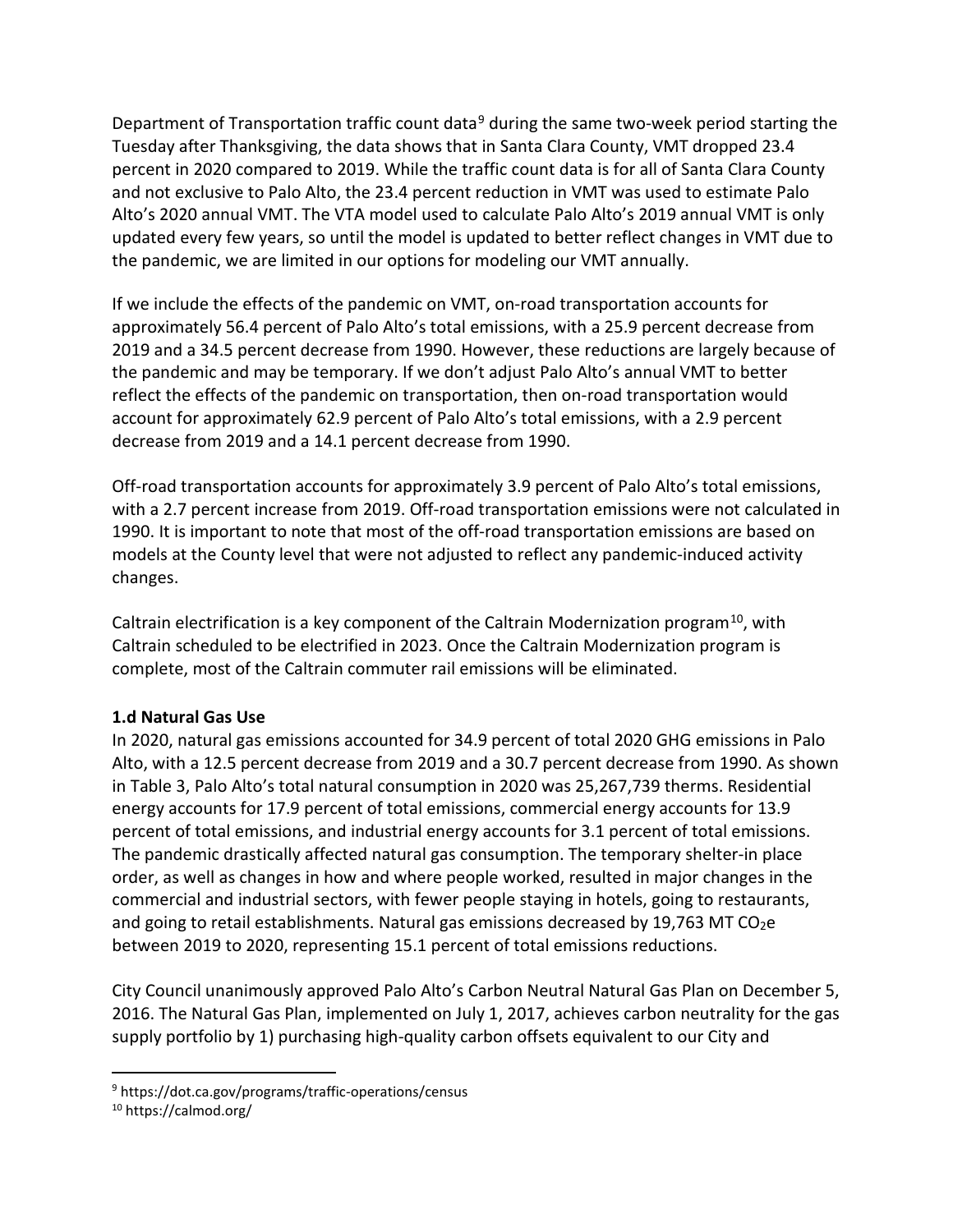community natural gas emissions; 2) pursuing efficiency strategies to reduce natural gas use, and 3) seeking opportunities to fund local offsets that finance actual emissions reductions in Palo Alto and the surrounding region. As a bridging strategy, carbon offsets are being purchased in an amount equal to the GHG emissions caused by natural gas use within the City. However, offsets are not included in this GHG inventory.

<span id="page-7-0"></span>

| <b>Subsector</b>             | 2019<br><b>Consumption</b><br>(Therms) | <b>2019 GHG</b><br>emissions<br>(MT CO <sub>2</sub> e) | 2020<br><b>Consumption</b><br>(Therms) | <b>2020 GHG</b><br>emissions<br>(MT CO <sub>2</sub> e) | Percent of Total<br><b>2020 Emissions</b><br>(%) |
|------------------------------|----------------------------------------|--------------------------------------------------------|----------------------------------------|--------------------------------------------------------|--------------------------------------------------|
| <b>Residential Energy</b>    | 13,565,360                             | 72,149                                                 | 12,952,262                             | 68,889                                                 | 17.9%                                            |
| <b>Industrial Energy</b>     | 2,707,034                              | 14,373                                                 | 2,253,635                              | 11,961                                                 | 3.1%                                             |
| <b>Commercial Energy</b>     | 12,954,768                             | 66,987                                                 | 10,061,842                             | 53,515                                                 | 13.9%                                            |
| <b>Total Natural Gas Use</b> | 28,867,162                             | 153,509                                                | 25,267,739                             | 134,365                                                | 34.9%                                            |

### **Table 3: 2020 Natural Gas Use**

#### **Natural Gas Fugitive Emissions**

Natural gas is mainly methane (CH<sub>4</sub>), some of which escapes during the drilling, extraction, and transportation processes. Such releases are known as fugitive emissions. The primary sources of these emissions may include equipment leaks, evaporation losses, venting, flaring and accidental releases. Methane is a potent greenhouse gas – approximately 25 times more powerful than carbon dioxide over a 100-year timescale.

In 2020, natural gas fugitive emissions accounted for 1.1 percent of total 2020 GHG emissions in Palo Alto, which is decrease of 12.5 percent from 2019 and a decrease of 7.1 percent from 1990. Per the GPC, fugitive emissions from natural gas are based on overall community consumption and a leakage rate of 0.03 percent.

As mentioned in Section 1.a., the GPC Basic methodology includes GHG emissions attributable to activities taking place within the geographic boundary of the city. As such, the 2020 GHG inventory does not include a category of emissions that are called "upstream emissions".

#### **1.e. Solid Waste**

In 2020, Palo Alto's solid waste diversion rate was 84 percent. "Diversion" includes all waste prevention, reuse, recycling, and composting activities that "divert" materials from landfills. In 2015, the national average of landfill diversion was 34.7 percent. In 2017, California's statewide diversion rate was 58 percent, which continues to outpace the 50 percent diversion mandate set for local jurisdictions.<sup>[11](#page-7-1)</sup> The City uses the diversion rate to measure progress on waste reduction and resource conservation goals. As shown in [Figure 3,](#page-8-0) the diversion rate of 84 percent is an improvement from the rate of 62 percent in 2007 but has remained relatively flat

<span id="page-7-1"></span><sup>11</sup> <https://www.calrecycle.ca.gov/lgcentral/goalmeasure/disposalrate/graphs/estdiversion>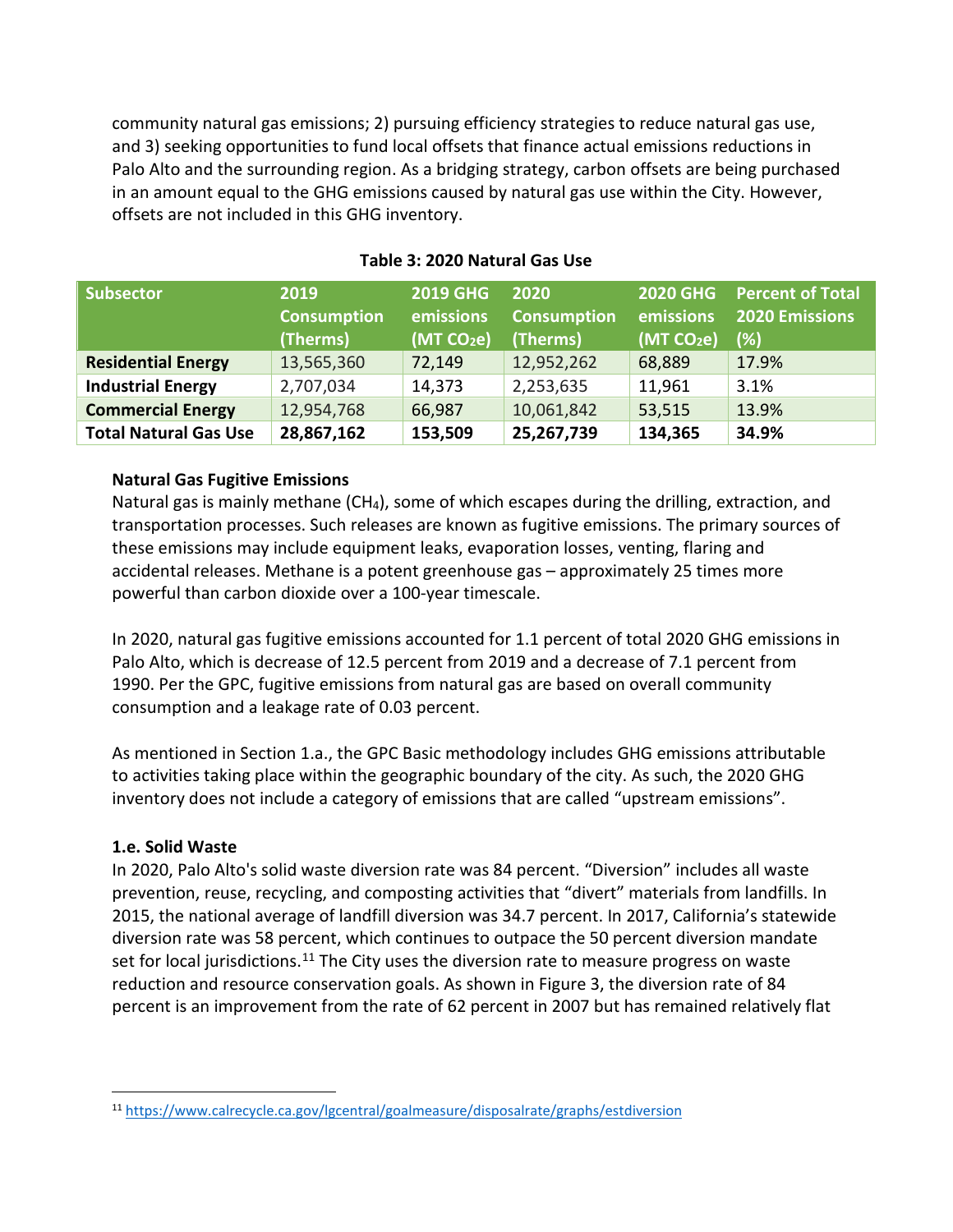the last few years. As part of the 2016 S/CAP Framework, Council adopted a goal of 95 percent diversion of materials from landfills by 2030<sup>12</sup>.

<span id="page-8-0"></span>

**Figure 3: Annual Diversion Rate Percentage**

Solid waste emissions accounted for 1.7 percent of total 2020 GHG emissions in Palo Alto, which is an increase of 2 percent from 2019 and a decrease of 87.9 percent from 1990. It must be noted that solid waste emissions were calculated using a different methodology than 1990 for the 2020 GHG inventory.<sup>13</sup> In addition, as shown in [Table 4,](#page-9-0) the 1990 inventory included Palo Alto Landfill Gas Fugitive emissions, whereas the 2020 inventory did not, and the 2020 inventory included composting emissions at the ZeroWaste Energy Development Company's (ZWED) Dry Fermentation Anaerobic Digestion (AD) Facility in San Jose, CA, composting emissions at the Synagro El Nido Central Valley Composting (CVC) facility in Dos Palos, as well as Palo Alto Landfill Gas Flaring Emissions while the 1990 inventory did not. The increase in solid waste emissions from 2019 is due largely to the increase in composting emissions. The 2019 data source for ZWED compost feedstock is no longer available. The new data source shows an undercount of 2019 ZWED compost by more than double what was previously reported. In addition, compost emissions from wastewater sludge at Synargo was not included in previous GHG emissions inventories, since the wastewater sludge is a new source of emissions related to the decommissioning of the sewage sludge incinerators, as described in further detail in section

<span id="page-8-1"></span><sup>12</sup> <https://www.cityofpaloalto.org/civicax/filebank/documents/64814>

<span id="page-8-2"></span> $13$  The 1990 Solid Waste emissions were calculated using the EPA WARM methodology, which includes lifecycle emissions and emissions from landfilling recyclable material; waste was landfilled inside and outside Palo Alto. The 2020 Solid Waste emissions were calculated using the ICLEI (Local Governments for Sustainability) ClearPath tool, which includes composting and Palo Alto landfill gas flaring emissions; waste is landfilled and composted outside of Palo Alto and methane flared in closed landfill.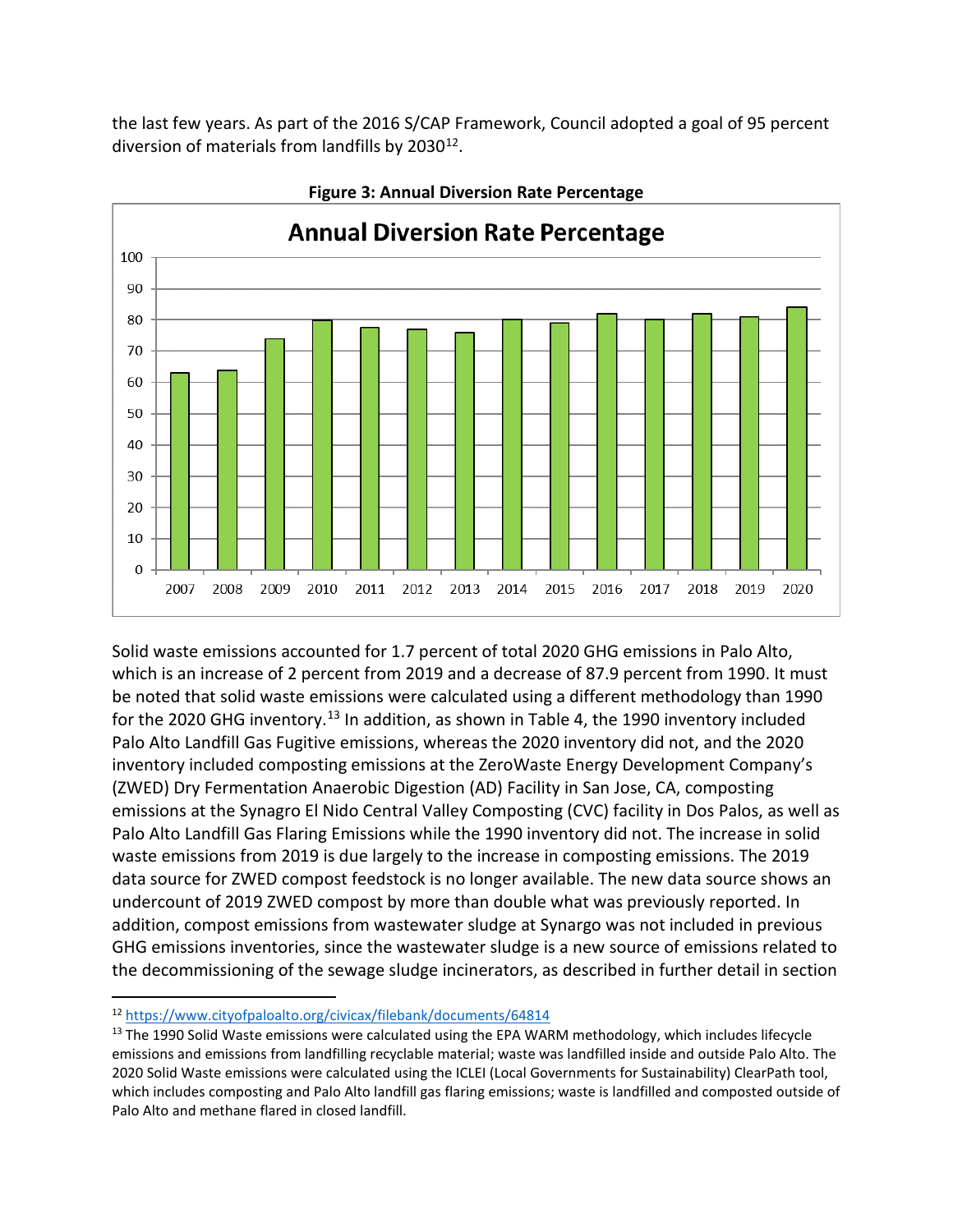1.f. We are not updating the 2019 GHG inventory but recognize that the new data source and new source of emissions for composting related emission results in an overly inflated increase in composting emissions relative to 2019.

<span id="page-9-0"></span>In 2020, emissions from landfills located within the community accounted for 1.2 percent of total waste emissions.

| <b>Subsector</b>                                 | <b>1990 GHG</b><br>emissions<br>(MT CO <sub>2</sub> e) | <b>2019 GHG</b><br>emissions<br>(MT CO <sub>2</sub> e) | 2020 GHG<br>emissions<br>(MT CO <sub>2</sub> e) | <b>Percent of</b><br><b>Total 2020</b><br><b>Emissions (%)</b> |
|--------------------------------------------------|--------------------------------------------------------|--------------------------------------------------------|-------------------------------------------------|----------------------------------------------------------------|
| <b>Composting</b>                                | Not included                                           | 731                                                    | 1,623                                           | 0.4%                                                           |
| <b>Palo Alto Landfill Gas</b><br><b>Flaring</b>  | Not included                                           | 281                                                    | 316                                             | 0.1%                                                           |
| <b>Palo Alto Landfill Gas</b><br><b>Fugitive</b> | 24,325                                                 | $n/a^{14}$                                             | n/a                                             | n/a                                                            |
| <b>Landfill Waste</b>                            | 30,732                                                 | 5,519                                                  | 4,721                                           | 1.2%                                                           |
| <b>Total</b>                                     | 55,057                                                 | 6,531                                                  | 6,660                                           | 1.7%                                                           |

### **Table 4: 1990 vs 2020 Solid Waste Emissions by Subsector**

Waste emissions result from organic material decomposing in the anaerobic conditions present in a landfill and releasing methane  $(CH_4)$  – a greenhouse gas much more potent than  $CO_2$ . Organic materials (e.g., paper, plant debris, food waste, etc.) generate methane within the anaerobic environment of a landfill while non-organic materials (e.g., metal, glass, etc.) do not.

### **1.f. Wastewater**

As shown in [Table 5,](#page-10-0) in 2020, wastewater emissions accounted for 0.4 percent of total 2020 GHG emissions in Palo Alto, which is a decrease of 36.8 percent from 2019 and a decrease of 83.7 percent from 1990. These emissions include wastewater biosolid treatment (which were eliminated with the decommissioning of the sewage sludge incinerators) and wastewater treatment and effluent. In March 2019, the City of Palo Alto's Regional Water Quality Control Plant (RWQCP) replaced the City facility with the largest energy use - the sewage sludge incinerators - with a more environmentally friendly Sludge Dewatering and Truck Loadout Facility. The updated treatment process will reduce climate-warming GHG emissions by approximately 15,000 MT of  $CO<sub>2</sub>e$  per year – this approximates the carbon dioxide emissions of 3,000 passenger cars. The replacement technologies dewater the sludge and send it to farm areas to produce agricultural soil supplements.

<span id="page-9-1"></span><sup>14</sup> Not included because the landfill was closed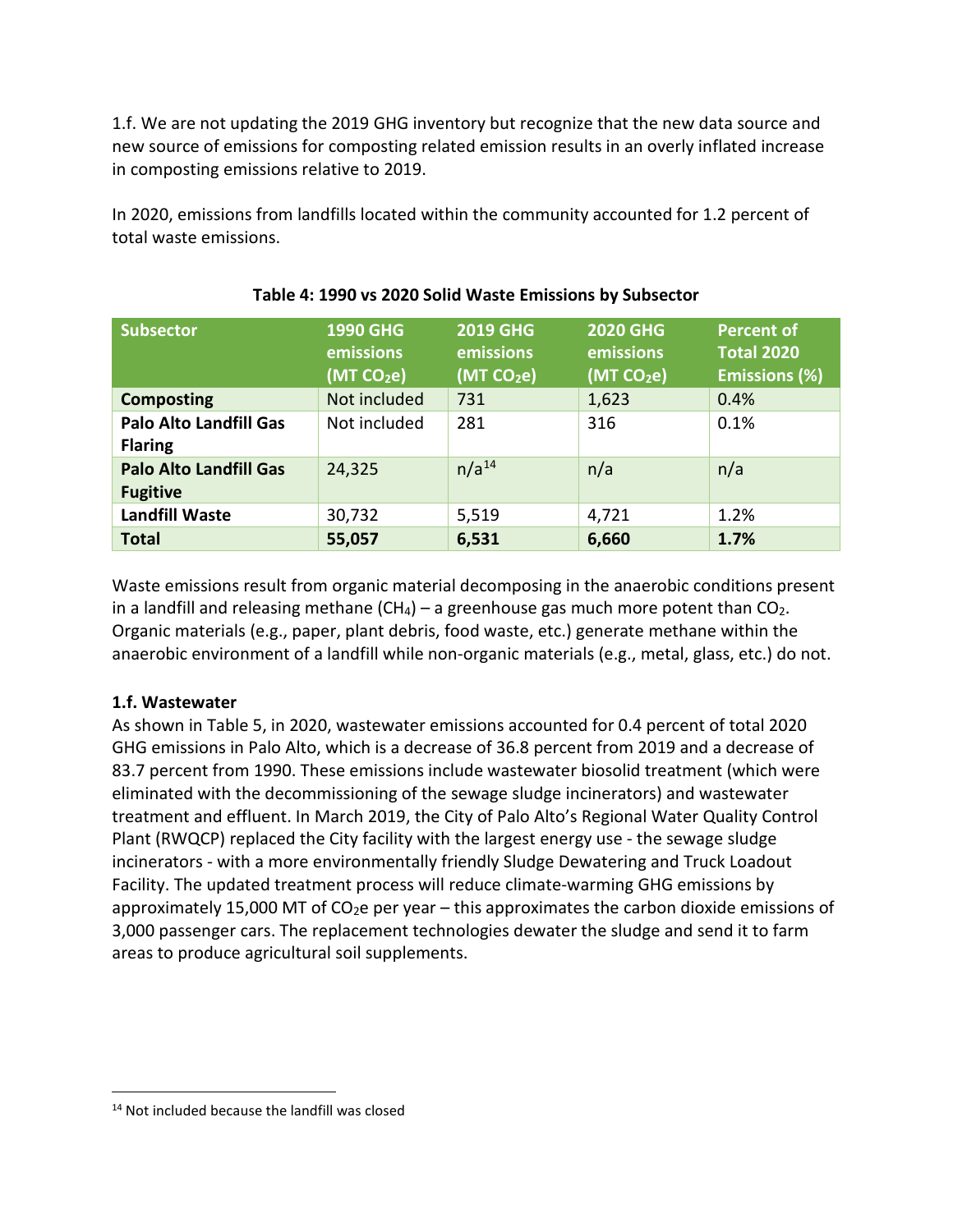<span id="page-10-0"></span>

| <b>Subsector</b>                                      | <b>1990 GHG</b><br>emissions<br>(MT CO <sub>2</sub> e) | <b>2019 GHG</b><br>emissions<br>(MT CO <sub>2</sub> e) | <b>2020 GHG</b><br>emissions<br>(MT CO <sub>2</sub> e) | <b>Percent of</b><br><b>Total 2020</b><br><b>Emissions (%)</b> |
|-------------------------------------------------------|--------------------------------------------------------|--------------------------------------------------------|--------------------------------------------------------|----------------------------------------------------------------|
| <b>Wastewater Biosolid</b><br>Treatment <sup>15</sup> | n/a                                                    | 812 (new)                                              | $0^{16}$                                               | 0%                                                             |
| <b>Wastewater Treatment</b><br>and Effluent           | 8,504                                                  | 1,385                                                  | 1,388                                                  | 0.4%                                                           |
| <b>Total</b>                                          | 8,504                                                  | 2,197                                                  | 1,388                                                  | 0.4%                                                           |

#### **Table 5: 1990 vs 2020 Wastewater Emissions by Subsector**





**RWQCP Historical Total Greenhouse Gas Emissions** 

<span id="page-10-1"></span><sup>&</sup>lt;sup>15</sup> Includes biosolid composting, anaerobic digestion, and incineration

<span id="page-10-2"></span> $16$  This was incorrectly reported as 1,967 MT CO<sub>2</sub>e in Staff Report 1474: [https://www.cityofpaloalto.org/files/assets/public/agendas-minutes-reports/reports/city-manager-reports](https://www.cityofpaloalto.org/files/assets/public/agendas-minutes-reports/reports/city-manager-reports-cmrs/2022/id.-14174-earth-day-report-2022-edr22.pdf)[cmrs/2022/id.-14174-earth-day-report-2022-edr22.pdf](https://www.cityofpaloalto.org/files/assets/public/agendas-minutes-reports/reports/city-manager-reports-cmrs/2022/id.-14174-earth-day-report-2022-edr22.pdf)